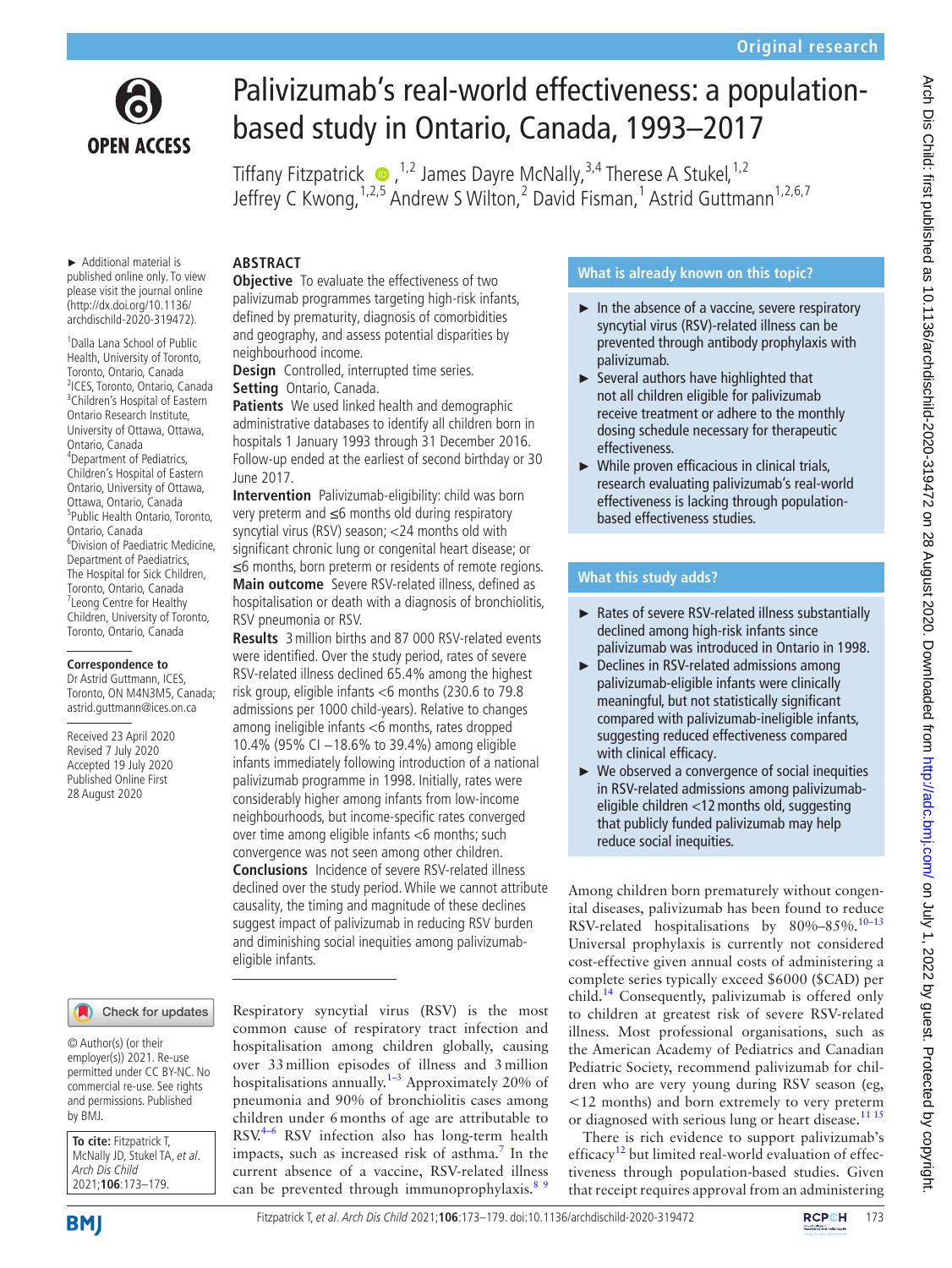# **Original research**

body and monthly doses are needed throughout the RSV season to maintain therapeutic effectiveness, not all children who qualify receive palivizumab or adhere to the burdensome dosage schedule. Prior studies have shown that characteristics predicting severe RSV-related disease may also predict palivizumab nonadherence.<sup>16 17</sup> Travel, culture, inconvenience and lack of understanding of RSV severity are also recognised barriers.<sup>8-10</sup> A recent systematic review identified a wide range in palivizumab compliance  $(25\%-100\%)$ .<sup>18</sup> In a recent Canadian study, adherence with a full palivizumab series was 81% and adherence was greater among younger children, those with siblings and highly educated or non-smoking mothers.<sup>[17](#page-6-9)</sup> Critically, even within universal healthcare systems, children from low socioeconomic backgrounds experience reduced access to healthcare services and interventions, such as palivizumab. $16 17$ 

Our objective was to conduct a population-based evaluation of the impact of the introduction of two palivizumab programmes on severe RSV-related illness occurring before a child's second birthday using the comprehensive health administrative and demographic databases available for all children born in Ontario, Canada during 1993–2016. Specifically, we investigated changes following the introduction of Health Canada's national Special Access Program (SAP) for palivizumab in 1998 and, following licensure in 2002, the Ontario Ministry of Health's Palivizumab Program for High-risk Infants. We hypothesised that the greatest reductions would be observed within children at greatest risk of severe RSV-related illness, namely palivizumab-eligible infants <6 months-old. We also explored social disparities in palivizumab's impact by assessing differences across neighbourhood income levels.

#### **METHODS**

#### **Study population and follow-up**

We identified all hospital births occurring in Ontario between 1 January 1993 and 31 December 2016. Health outcomes were identified until the earliest of death, second birthday, moving out of province or 30 June 2017 (end of follow-up).

## **Data sources**

We used several linked population-based administrative health and demographic databases. Births were identified using a provincial birth registry, MOMBABY.<sup>[19](#page-6-10)</sup> RSV-related admissions were identified from the Canadian Institute for Health Information's Discharge Abstract Database (DAD) and deaths from the provincial death registry, Ontario's Registrar General Death File (ORG-D). Demographic characteristics were determined from MOMBABY, Census, and Immigration, Refugees and Citizenship Canada (IRCC) Permanent Resident databases. These datasets were linked using unique encoded identifiers and analysed at ICES (formerly the Institute for Clinical Evaluative Sciences).

#### **Outcomes**

All RSV-related hospitalisations and deaths were identified, representing a composite measure of severe RSV-related illness. RSV-related hospitalisations were those with an RSV-related diagnostic code identified anywhere on the discharge record based on an algorithm recently validated among Ontarian infants by Pisesky *et al*. [20](#page-6-11) Specifically, the following International Classification of Diseases 10th and 9th revision (ICD-10 and ICD-9) codes were considered: RSV pneumonia (J12.1, 480.1); acute bronchiolitis (J21.<sup>∧</sup> , 466.1); or RSV as the cause of disease classified elsewhere (B97.4, 079.6). Similarly, RSV-related deaths were those with the above RSV-related codes identified on the

death certificate. Since causes of death are routinely undercoded, to increase sensitivity, we also considered all non-accidental deaths occurring within 30 days of an RSV-related hospitalisa-tion, as done previously.<sup>[21](#page-6-12)</sup>

#### **Eligibility for federal and provincial palivizumab programmes**

Palivizumab eligibility criteria have periodically changed in Ontario; in recent years, a risk scoring tool has been used to assess preterm infants, incorporating factors such as daycare, household crowding and tobacco smoke exposure.<sup>[22](#page-6-13)</sup> Such information is not available through administrative data and, currently, there is no identifier for palivizumab receipt. Given challenges in accurately identifying these characteristics and to maximise transferability to other settings with stricter eligibility criteria, we created a three-level variable for children clearly eligible, possibly eligible and clearly ineligible for palivizumab based on standard criteria consistently applied throughout the study period. $22-24$ 

Clearly eligible children were: (1) born ≤32 weeks gestational age (wGA) and aged  $\leq 6$  months during RSV season (ie, mid-November through March); (2)<24 months with bronchopulmonary dysplasia; (3)<24 months with hemodynamically significant congenital heart disease or (4) born 33–36 wGA, aged ≤6 months during RSV season and living in isolated communities where hospital care is not readily accessible. Possibly eligible children were aged <24 months and previously diagnosed with other congenital heart disease, congenital airway anomalies, or Trisomy 21, and all other preterm (33–36 wGA) infants  $\leq 6$ months during RSV season. Additional details are provided in [online supplementary appendices A–C](https://dx.doi.org/10.1136/archdischild-2020-319472).

#### **Covariates**

Given the absence of gestational age data in ICD-9, gestational age groups were determined for all births using a validated algorithm.[25 26](#page-6-14) Major congenital anomalies were identified from any hospitalisation occurring before the second birthday with ICD-9/10 codes of 740–59 or Q00-99.<sup>27</sup> Presence of hemodynamically significant congenital heart disease was determined on the basis diagnostic and procedural codes occurring before the second birthday. $28$  Rurality was operationalised using the Rurality Index of Ontario (RIO), a continuous measure created for policy purposes.<sup>[29](#page-6-17)</sup> Geographic isolation was defined as RIO≥75, following funding incentives for isolated communities.<sup>29</sup> Neighbourhood-level income quintile was measured at the dissemination area, Canada's smallest census area consisting of 400–700 persons. Due to small cell sizes, income was dichotomised in analysis: quintiles 5 and 4 as high-income and quintiles 1 and 2 as low-income.

#### **Statistical analyses**

We modelled annual rates of severe RSV-related illness using Poisson regression, including an offset term for log person-time to calculate rates. Years were defined as 1 July through 30 June to capture unique RSV seasons. An interrupted time series design was conducted using a segmented regression approach to assess both step and slope changes following the introduction of each programme: the national SAP in 1998 and the provincial highrisk program in 2002.[30](#page-6-18)

In the secondary analysis of socioeconomic differences by income, we stratified models according to palivizumab eligibility. Given statistical power limitations, we only considered step and slope changes over the entire study period and not by programme.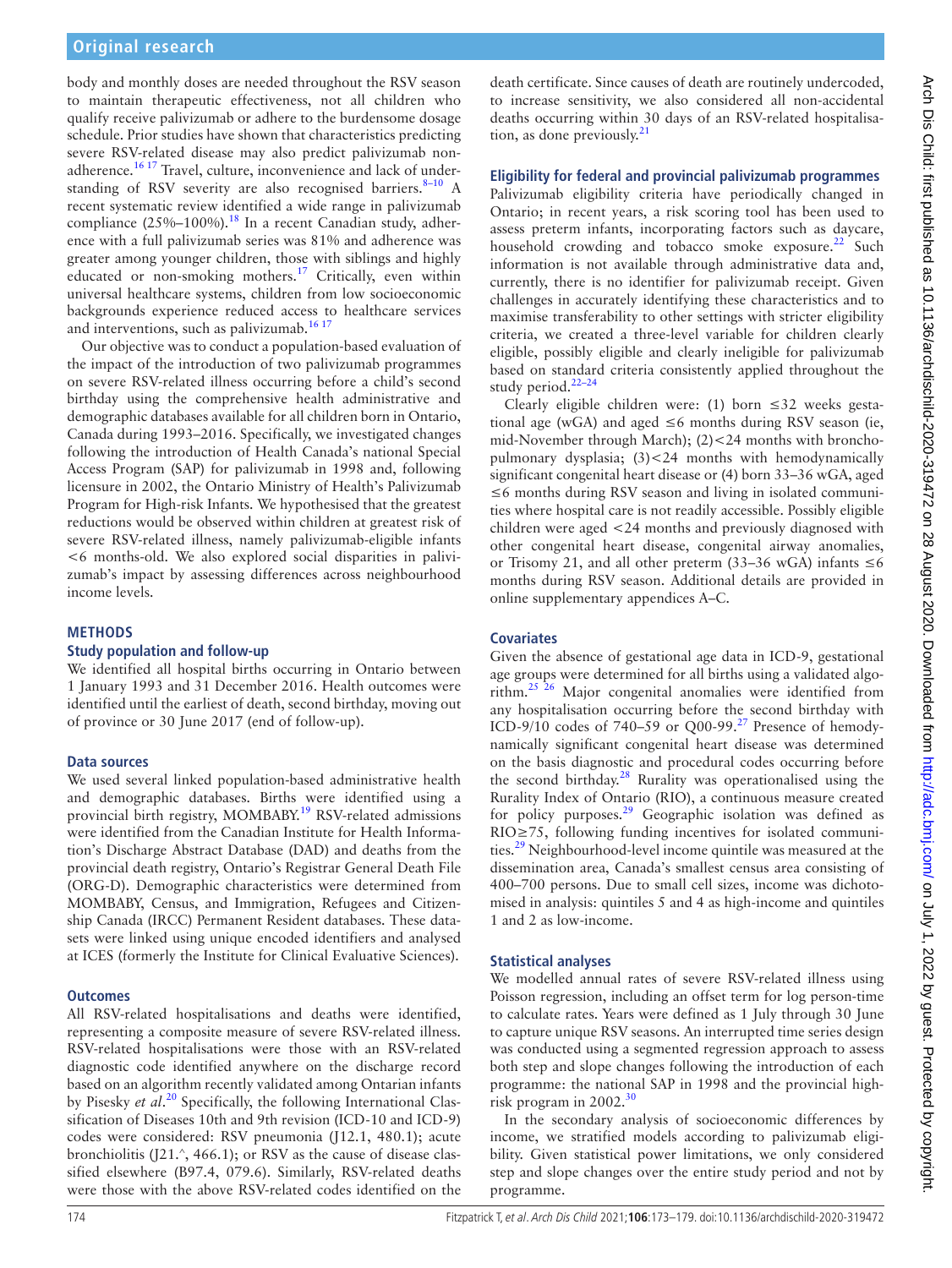All analyses were stratified by age at infection:<6, 6–11 and 12–23 months. Analyses were performed in SAS V.9.4 (SAS Institute, Cary, North Carolina, USA).

#### **RESULTS**

The study included over 3million births, with 86 772 RSVrelated hospitalisations, accounting for 238026 bed-days and 58 RSV-related deaths observed among 77323 children. Bronchiolitis was the most common diagnosis identified among children with severe RSV-related illness (95.2%); 4.6% had a diagnosis of RSV pneumonia and 2.1% had an RSV confirmation recorded on their discharge record. In all, 1.1% of included children were considered clearly palivizumab-eligible and another 4.8% possibly eligible [\(table](#page-3-0) 1). Only 4.6% of children with severe RSV-related illness met any of the considered palivizumab eligibility criteria ([online supplementary table 1\)](https://dx.doi.org/10.1136/archdischild-2020-319472).

Rates of severe RSV-related illness were substantially higher among infants<6 months, particularly eligible infants ([figures](#page-4-0) 1 [and 2\)](#page-4-0). Over the study period, there was a statistically significant trend towards declining rates of severe RSV-related illness among all age groups; rates of decline significantly differed by age [\(figure](#page-4-0) 1).

Among palivizumab-eligible infants <6 months, the absolute decline in rates was 65.4% (51.4% to 75.4%) over the study period; in contrast, declines of 41.1% (28.4% to 51.5%) and 31.1% (26.0% to 36.0%) were observed among possibly eligible and ineligible infants<6 months. Among eligible infants <6 months, absolute declines of 18.3% (−9.9% to 46.6%) and 6.7% (−16.6% to 29.9%) occurred the year following the national and provincial programmes [\(figure](#page-4-1) 2). Relative to changes among ineligible infants <6 months old, rates dropped an additional 10.4% (−18.6% to 39.4%) among eligible infants (<6 months) immediately following palivizumab's introduction in 1998; that is, the 'level change' among palivizumab-eligible children was  $-18.3\%$  ( $-46.6$  to 9.9) while the 'level change' among palivizumab-ineligible children was −7.9% (−14.7 to 1.2), resulting in a relative 'level change' of −10.4 (−39.4 to 18.6) among palivizumab-eligible infants, compared with palivizumab-ineligible infants ([online supplementary table 2](https://dx.doi.org/10.1136/archdischild-2020-319472)). Relative to changes within ineligible infants, the improvement in RSV rates observed after the first introduction of palivizumab among palivizumab-eligible infants was not statistically significant.

Within the 6–11-month-old age group, rates of severe RSVrelated illness dropped an additional 23.1% (−18.6% to 64.8%) for eligible infants relative to ineligible infants immediately following palivizumab's first introduction in 1998 ([online supple](https://dx.doi.org/10.1136/archdischild-2020-319472)[mentary figure 1 and table 2\)](https://dx.doi.org/10.1136/archdischild-2020-319472); however, RSV rates increased 39.9% (5.7% to 74.1%) relative to palivizumab-ineligible infants following palivizumab's licensure in 2002. A similar pattern was observed among children aged 12–23 months [\(online supple](https://dx.doi.org/10.1136/archdischild-2020-319472)[mentary figure 2 and table 2](https://dx.doi.org/10.1136/archdischild-2020-319472)). See [online supplementary table 2](https://dx.doi.org/10.1136/archdischild-2020-319472)  for full model results.

Among infants <6 months, rates of severe RSV-related illness were substantially greater among those from low-income neighbourhoods ([figure](#page-5-1) 3). For example, during the first study year (1993), rates of severe RSV-related illness were 19.8% greater among eligible infants <6 months from low-income neighbourhoods, compared with their high-income counterparts (246.7 vs 197.9 admissions per 1000 child-years). However, among eligible infants <6 months, this income difference narrowed by 1.8% per year on average ( $p=0.0423$ ), with rates converging during the final 4years of the study. Specifically, RSV rates

declined 4.9% per year on average (p<0.0001) among clearly eligible, low-income infants <6 months; compared with 3.1% among high-income infants ( $p < 0.0001$ ). This gap widened, but not significantly so, among possibly eligible infants <6 months. Among palivizumab-ineligible infants <6 months, this income gap significantly diminished but did not converge. Similar patterns were observed among 6–11-month-olds, though no changes were statistically significant and inequities were less apparent [\(online supplementary figure 3](https://dx.doi.org/10.1136/archdischild-2020-319472)). No clear income disparities were apparent among 12–23-month-olds [\(online](https://dx.doi.org/10.1136/archdischild-2020-319472) [supplementary figure 4](https://dx.doi.org/10.1136/archdischild-2020-319472)). Full model results are presented in [online supplementary table 3.](https://dx.doi.org/10.1136/archdischild-2020-319472)

#### **DISCUSSION**

In this large, population-based study, rates of severe RSV-related illness declined substantially over the 24-year study period. The greatest improvements were observed among palivizumabeligible infants <6 months; however, these changes were not statistically significant relative to changes within ineligible infants. Further, we observed that rates of severe RSV-related illness were initially greater among infants<12 months from low-income neighbourhoods, regardless of eligibility, but these disparities diminished among eligible infants over time. While we cannot definitively attribute these effects to the availability of palivizumab, the timing is suggestive of its impact. These observations are consistent with palivizumab efficacy demonstrated in trials and suggest that this efficacy does translate into substantial real-world effectiveness, $31$  although to a lesser degree.

There is rich evidence supporting palivizumab's efficacy in various clinical subgroups;<sup>9</sup>  $32$  however, there has been scant research into real-world effectiveness. To our knowledge, this is the first population-based evaluation of any palivizumab programme, so there are no comparative studies. However, two US population-based studies have reported on RSV-related admissions over the past two decades and a third on bronchiolitis admissions;  $33-35$  none explicitly evaluated changes due to palivizumab. A 55% decline in RSV-related hospitalisations was observed over 1998–2011 among Californian infants <12 months with high-risk medical conditions (7.6–3.4 per 1000 children), compared with 43% among those without any high-risk conditions.<sup>[33](#page-6-21)</sup> Similarly, a 12% decline in RSV-related admissions was observed among US infants <2 years old over 1998–2012; declines of 38% and 10%, respectively, occurred among children with and without high-risk conditions.<sup>34</sup> Further, a 17% decline in bronchiolitis-related admissions was reported over 2000–2009 among US children  $<$ 2 years old.<sup>[35](#page-6-23)</sup>

Considering the multitude of steps required to receive a full series of palivizumab (eg, parental/provider knowledge of eligibility, administering approval and adherence), effectiveness studies are critical for determining real-world impact. Even within clearly eligible, high-risk infants, real-world effectiveness of these palivizumab programmes was not comparable to trialbased efficacy estimates.<sup>3 10</sup> The relative decline in severe RSV among eligible infants <6 months was 65.4% over our study period, with the greatest impact seen immediately following palivizumab's first introduction in 1998. In contrast, RSV rates declined 41.1% and 31.1%, respectively, over the study period among possibly eligible and ineligible infants <6 months. Improvements were less apparent among older children, for which fewer RSV events occur and palivizumab eligibility criteria are more restrictive.

Ontario's criteria are considerably comprehensive; most jurisdictions limit palivizumab to young infants born very preterm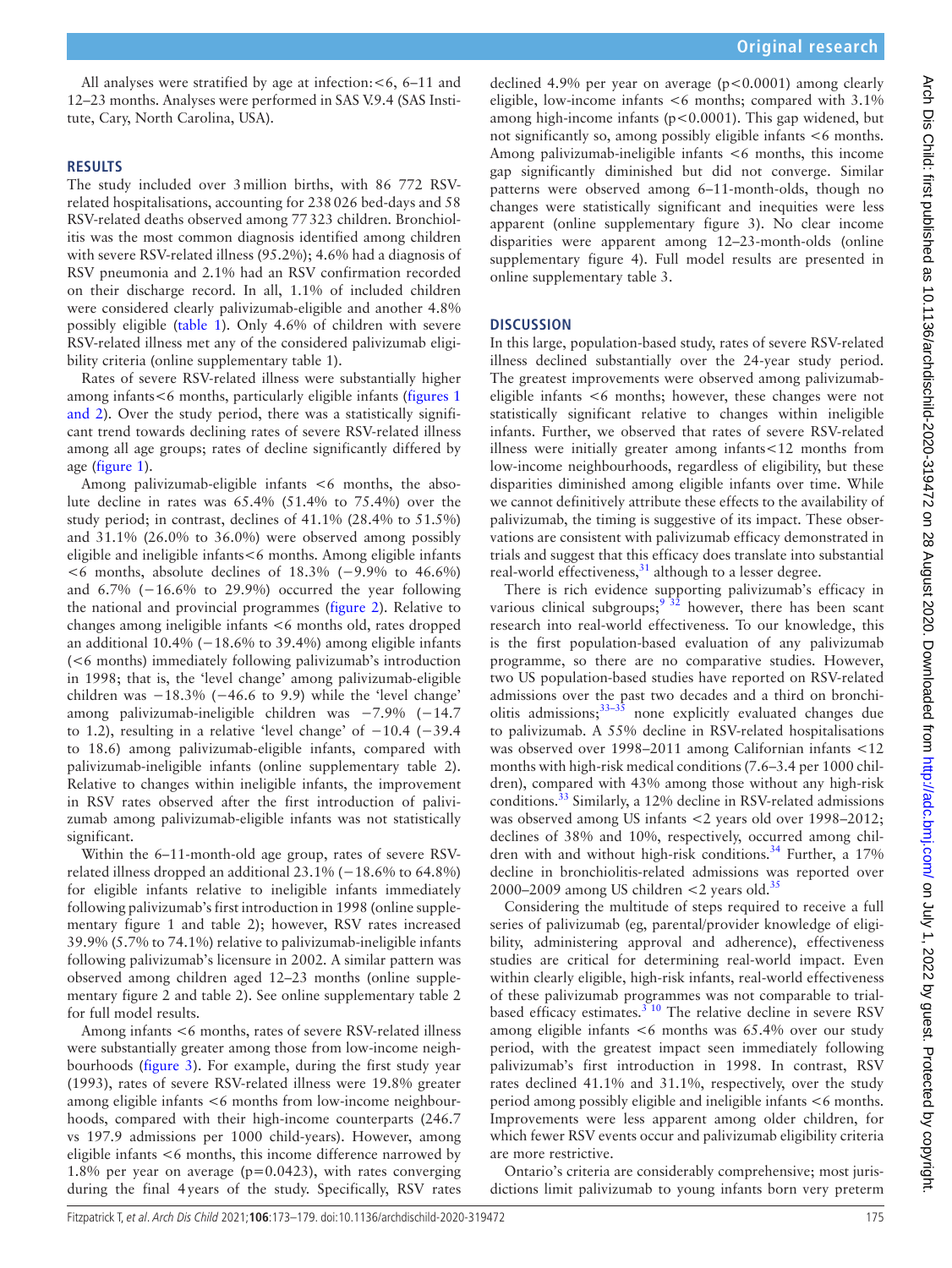<span id="page-3-0"></span>**Table 1** Characteristics of children included in the study, that is, all births in Ontario occurring 1 January 1993 to 31 December 2016, stratified by palivizumab eligibility group

|                                                     | Ineligible  |                          |            | Possibly eligible        |             | Eligible  |  |
|-----------------------------------------------------|-------------|--------------------------|------------|--------------------------|-------------|-----------|--|
|                                                     | Ν           | $\%$                     | N          | $\frac{0}{0}$            | Ν           | $\%$      |  |
| Characteristic                                      | n=2837145   |                          | $n=143913$ |                          | $n = 34301$ |           |  |
| <b>Birth characteristics</b>                        |             |                          |            |                          |             |           |  |
| Birth year                                          |             |                          |            |                          |             |           |  |
| 1993-1996                                           | 462235      | 16.29                    | 22377      | 15.55                    | 7015        | 20.45     |  |
| 1997-2000                                           | 443707      | 15.64                    | 23284      | 16.18                    | 6732        | 19.63     |  |
| 2001-2004                                           | 464534      | 16.37                    | 23595      | 16.40                    | 5670        | 16.53     |  |
| 2005-2008                                           | 494542      | 17.43                    | 24291      | 16.88                    | 5197        | 15.15     |  |
| 2009-2012                                           | 487847      | 17.19                    | 24607      | 17.10                    | 4939        | 14.40     |  |
| 2013-2016                                           | 484280      | 17.07                    | 25759      | 17.90                    | 4748        | 13.84     |  |
| High risk birth month (November-January)            | 655754      | 23.11                    | 42315      | 29.40                    | 9832        | 28.66     |  |
| Sex (female)                                        | 1387750     | 48.91                    | 65046      | 45.20                    | 15317       | 44.65     |  |
| Multiple birth                                      | 53151       | 1.87                     | 28868      | 20.06                    | 7473        | 21.79     |  |
| Estimated wGA                                       |             |                          |            |                          |             |           |  |
| <28 wGA (extremely preterm)                         | 1753        | 0.06                     | 261        | 0.18                     | 11338       | 33.05     |  |
| 28-32 wGA (very preterm)                            | 2973        | 0.10                     | 377        | 0.26                     | 15408       | 44.92     |  |
| 33-36 wGA (preterm)                                 | 30620       | 1.08                     | 131800     | 91.58                    | 2095        | 6.11      |  |
| 37+ wGA (term)                                      | 2763110     | 97.39                    | 10935      | 7.60                     | 5309        | 15.48     |  |
| Missing                                             | 38689       | 1.36                     | 540        | 0.38                     | 151         | 0.44      |  |
| Weight group                                        |             |                          |            |                          |             |           |  |
| $<$ 1500 q                                          | 4337        | 0.15                     | 2852       | 1.98                     | 22672       | 66.10     |  |
| 1500-1999 g                                         | 6562        | 0.23                     | 25261      | 17.55                    | 4360        | 12.71     |  |
| 2000-2499g                                          | 70582       | 2.49                     | 45815      | 31.84                    | 1251        | 3.65      |  |
| 2500-2999 g                                         | 423850      | 14.94                    | 42265      | 29.37                    | 1823        | 5.31      |  |
| 3000-3499 g                                         | 1069534     | 37.70                    | 20878      | 14.51                    | 2201        | 6.42      |  |
| 3500-3999 q                                         | 902 861     | 31.82                    | 5147       | 3.58                     | 1390        | 4.05      |  |
| 4000-4499 g                                         | 301482      | 10.63                    | 1253       | 0.87                     | 470         | 1.37      |  |
| $4500 g +$                                          | 57937       | 2.04                     | 442        | 0.31                     | 134         | 0.39      |  |
| Mean weight, g (SD)                                 | 3438.42     | 503.43                   | 2495.50    | 579.44                   | 1512.84     | 958.70    |  |
| Congenital diseases +                               |             |                          |            |                          |             |           |  |
| Any major congenital anomaly                        | 49968       | 1.76                     | 19550      | 13.58                    | 13137       | 38.30     |  |
| CHD                                                 | 0           | $\overline{\phantom{0}}$ | 13453      | 9.35                     | 11239       | 32.77     |  |
| Hemodynamically significant CHD                     | $\pmb{0}$   | $\equiv$                 | $\pmb{0}$  | $\qquad \qquad -$        | 6596        | 19.23     |  |
| Other CHD                                           | 0           | $\qquad \qquad -$        | 13453      | 9.35                     | 4643        | 13.54     |  |
| Major congenital airway anomaly                     | $\pmb{0}$   | $\overline{\phantom{a}}$ | 1980       | 1.38                     | 349         | 1.02      |  |
| Other clinical diagnosest                           |             |                          |            |                          |             |           |  |
| Bronchopulmonary dysplasia/<br>chronic lung disease | $\pmb{0}$   | $\overline{\phantom{0}}$ | $\pmb{0}$  | $\overline{\phantom{0}}$ | 4311        | 12.57     |  |
| Trisomy 21                                          | $\mathbf 0$ |                          | 1044       | 0.73                     | 173         | 0.50      |  |
| Sociodemographic characteristics*                   |             |                          |            |                          |             |           |  |
| Mother's immigration status                         |             |                          |            |                          |             |           |  |
| Canadian born                                       | 2207476     | 77.81                    | 112047     | 77.86                    | 26804       | 78.14     |  |
| Long-term resident, 5+ years                        | 332367      | 11.71                    | 17810      | 12.38                    | 4176        | 12.17     |  |
| Short-term resident, <5 years                       | 293622      | 10.35                    | 13837      | 9.61                     | 3261        | 9.51      |  |
| Refugee                                             | 3680        | 0.13                     | 219        | 0.15                     | 60          | 0.17      |  |
| Maternal age                                        |             |                          |            |                          |             |           |  |
| <18 years                                           | 64765       | 2.28                     | 3743       | 2.60                     | 1081        | 3.15      |  |
| $19 - 24$                                           | 428232      | 15.09                    | 21 1 41    | 14.69                    | 5385        | 15.70     |  |
| $25 - 29$                                           | 828752      | 29.21                    | 38524      | 26.77                    | 9300        | 27.11     |  |
| $30 - 34$                                           | 969408      | 34.17                    | 47281      | 32.85                    | 10761       | 31.37     |  |
| $35 - 39$                                           | 458174      | 16.15                    | 26592      | 18.48                    | 6192        | 18.05     |  |
| $40+$                                               | 87758       | 3.09                     | 6626       | 4.60                     | 1579        | 4.60      |  |
| Mean maternal age (SD)                              | 29.73       | 5.44                     | 30.13      | 5.79                     | 29.88       | 5.93      |  |
| Neighbourhood income quintile                       |             |                          |            |                          |             |           |  |
| 1 (lowest 20% income)                               | 626463      | 22.08                    | 33814      | 23.50                    | 442         | 1.29      |  |
|                                                     |             |                          |            |                          |             | Continued |  |

Arch Dis Child: first published as 10.1136/archdischild-2020-319472 on 28 August 2020. Downloaded from http://adc.bmj.com/ on July 1, 2022 by guest. Protected by copyright. Arch Dis Child: first published as 10.1136/archdischild-2020-319472 on 28 August 2020. Downloaded from <http://adc.bmj.com/> on July 1, 2022 by guest. Protected by copyright.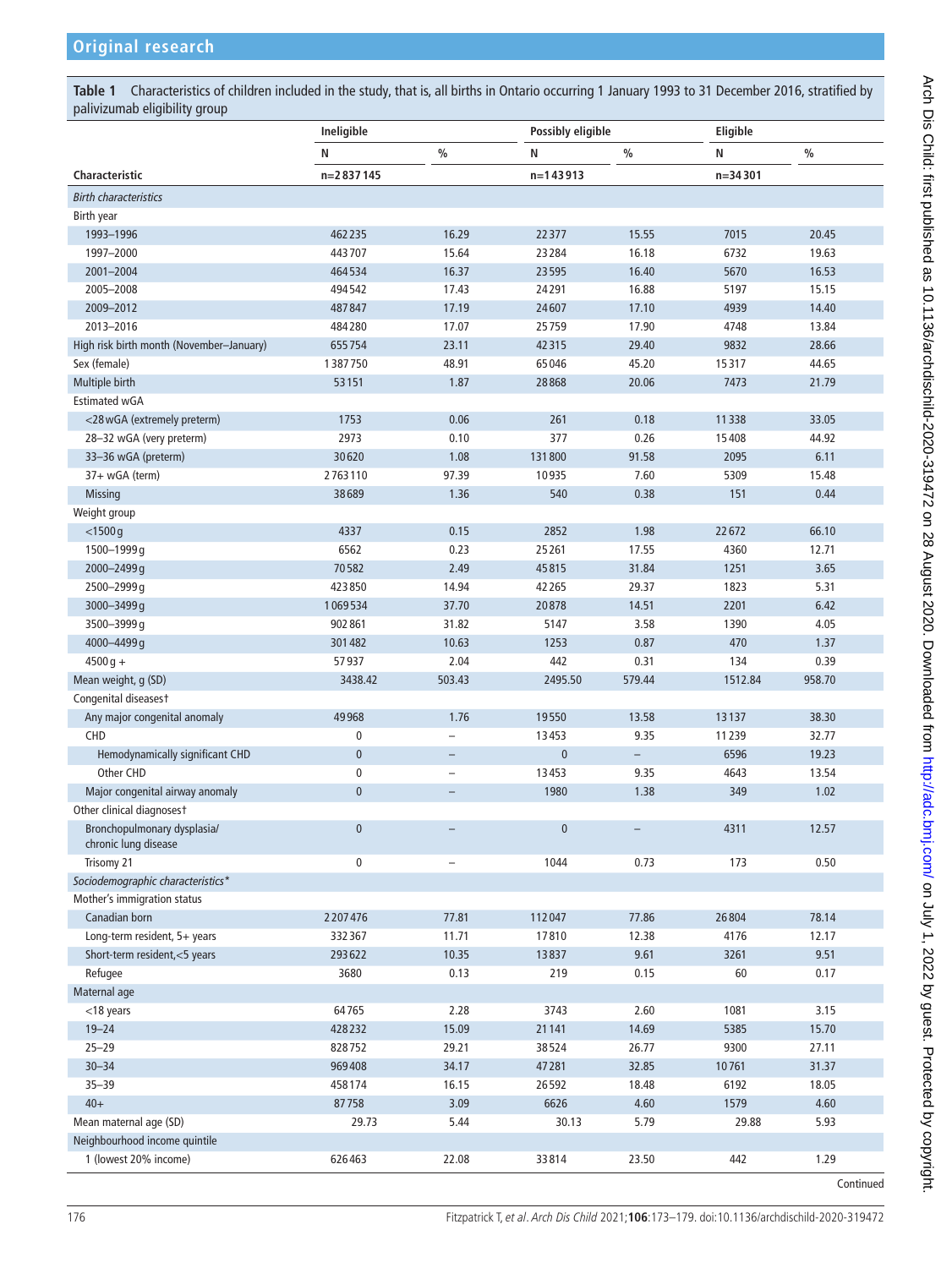## **Table 1** Continued

|                                   | Ineligible |               | Possibly eligible |               | Eligible  |               |
|-----------------------------------|------------|---------------|-------------------|---------------|-----------|---------------|
|                                   | N          | $\frac{0}{0}$ | Ν                 | $\frac{0}{0}$ | Ν         | $\frac{0}{0}$ |
| Characteristic                    | n=2837145  |               | $n=143913$        |               | $n=34301$ |               |
| $\overline{2}$                    | 567822     | 20.01         | 29532             | 20.52         | 8575      | 25.00         |
| 3                                 | 568979     | 20.05         | 28662             | 19.92         | 7193      | 20.97         |
| 4                                 | 581546     | 20.50         | 28524             | 19.82         | 6603      | 19.25         |
| 5 (highest 20% income)            | 467644     | 16.48         | 22175             | 15.41         | 6530      | 19.04         |
| <b>Missing</b>                    | 24691      | 0.87          | 1206              | 0.84          | 4958      | 14.45         |
| Residence at time of birth        |            |               |                   |               |           |               |
| Urban                             | 2518452    | 88.77         | 129573            | 90.04         | 30057     | 87.63         |
| Rural                             | 307202     | 10.83         | 13763             | 9.56          | 4047      | 11.80         |
| <b>Missing</b>                    | 11491      | 0.41          | 577               | 0.40          | 197       | 0.57          |
| Geographically isolated residence | 23391      | 0.82          | 97                | 0.07          | 1041      | 3.03          |

Statistically significant difference between eligibility groups noted across all characteristics; p<0.0001.

\*Determined at the time of birth.

†Diagnosed before second birthday.

BPD, bronchopulmonary dysplasia; CHD, congenital heart disease; CLD, chronic lung disease; wGA, weeks gestational age.

and with severe heart or lung disease [\(online supplementary](https://dx.doi.org/10.1136/archdischild-2020-319472)  [appendix D](https://dx.doi.org/10.1136/archdischild-2020-319472)).<sup>2436</sup> Thus, additional research is required to ascertain the effectiveness of palivizumab programmes in other settings. While we observed clinically meaningful declines in severe RSV among palivizumab-eligible infants, we also observed declines among palivizumab-ineligible infants and the difference between these two groups was not statistically significant. Declines in severe RSV among palivizumab-ineligible children could reflect changes in RSV dynamics, prevalence of cofactors influencing severity of infection (eg, parental smoking) or other factors.<sup>[16](#page-6-7)</sup> Both population-based studies of US infants found substantial reductions in RSV-related admissions among low-risk infants, further suggesting improvements beyond palivizumab.<sup>[33 34](#page-6-21)</sup>

An additional key finding was that the initial gap in RSVrelated illness among eligible infants <6 months from highincome vs low-income neighbourhoods entirely diminished over time. While we are unable to attribute this finding definitively to equitable access to palivizumab, the timing is consistent with such an underlying mechanism. This finding is encouraging given that the introduction of novel interventions frequently



<span id="page-4-0"></span>**Figure 1** Annual rates (95%CI) of severe RSV-related illness\* among all children born in Ontario, 1 January 1993 to 31 December 2016, stratified by age at infection. Average annual change (95%CI) was −2.6% (−2.8 to –2.5), −4.5% (−4.7 to −4.8) and −0.3(−0.6 to −0.1) for<6, 6–11 and 12–23month-olds, respectively. \*Annual rates of RSVrelated hospitalisation or death for 1 July through 30 June inclusive. HRP, Provincial High-Risk Palivizumab Program (2002); RSV, respiratory syncytial virus; SAP, National Special Access Palivizumab Program (1998).

accentuates health disparities via preferential uptake by the most advantaged.[37 38](#page-6-26) While multiple studies have shown that children from lower socio-economic backgrounds have increased RSVrelated hospitalisation rates, none to our knowledge have explicitly investigated changes in these inequities.<sup>16 33</sup>

While the strengths of this study are related to its populationbased nature, these data have limitations. We were unable to determine palivizumab receipt or comprehensively identify all eligibility criteria. However, the distribution of children meeting eligibility criteria in our study was comparable to the Canadian Registry of Synagis (CARESS) [\(online supplementary table 4](https://dx.doi.org/10.1136/archdischild-2020-319472)).<sup>[39](#page-6-27)</sup> Further, in 2015/2016, 3119 children received palivizumab in Ontario;<sup>[40](#page-6-28)</sup> nearly 2000 children would have been clearly palivizumab-eligible in our study. Moreover, even though we included all severe RSV-related illness among all children born in Canada's largest province over multiple decades, we may lack power to detect true differences within eligible groups, particularly older children for which RSV events were rare and few are palivizumab-eligible. We were also unable to ascertain laboratory confirmation of RSV. Given viral tests are inconsistently



<span id="page-4-1"></span>**Figure 2** Annual observed and predicted rates (95%CI) of severe RSV-related illness\* among infants under 6months of age†, according to eligibility for Ontario's palivizumab programme; 1993–2016. \*Annual rates of RSV-related hospitalisation or death for 1 July through 30 June inclusive. †<6months of age at the time of admission/death. Model parameter estimates, along with associated 95% CIs and p values, are provided in [online supplementary table 2](https://dx.doi.org/10.1136/archdischild-2020-319472). HRP, Provincial High-Risk Palivizumab Program (2002); RSV, respiratory syncytial virus; SAP, National Special Access Palivizumab Program (1998).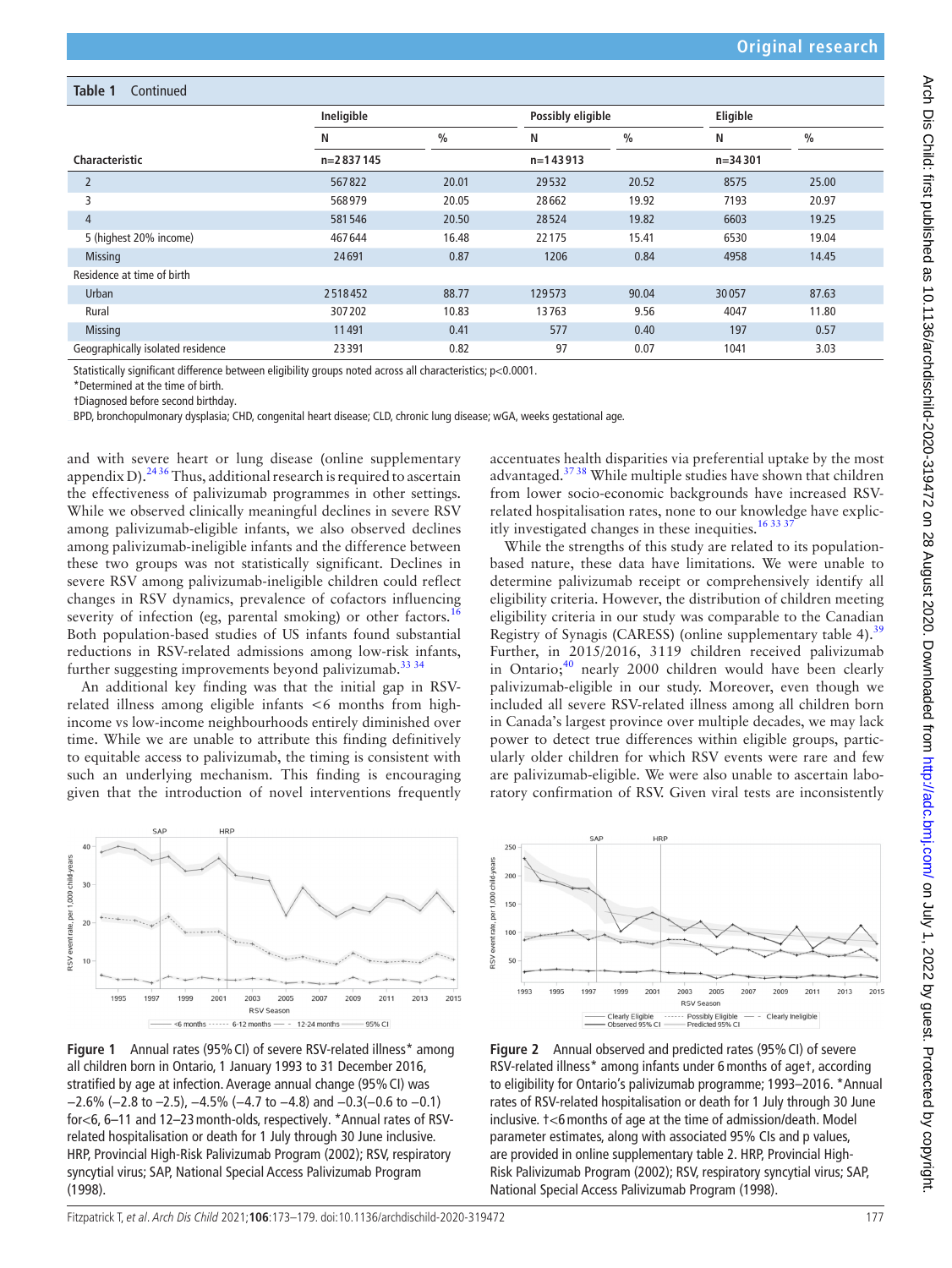

<span id="page-5-1"></span>**Figure 3** Annual observed and predicted rates (95%CI) of severe RSV-related illness\* among high-income vs low-income infants under 6months of age\*\*, stratified by palivizumab eligibility. \*Annual rates of RSV-related hospitalisation or death for 1 July through 30 June inclusive. \*\*<6months of age at the time of hospitalisation/death. Annual rate of change between high-income and low-income groups: −1.78 (p=0.0423), 0.16 (p=0.7500) and −0.60 (p=0.0009), respectively, for clearly eligible, possibly eligible and ineligible groups. Model parameter estimates, along with associated 95% CIs and p values, are provided in [online supplementary table 3.](https://dx.doi.org/10.1136/archdischild-2020-319472) HRP, Provincial High-Risk Palivizumab Program (2002); RSV, respiratory syncytial virus; SAP, National Special Access Palivizumab Program (1998).

performed as there are no provincial testing guidelines for RSV, limiting the outcome to laboratory-confirmed RSV would have underestimated the true burden of RSV and biased our results. Similarly, biases in admission practices should be considered; for example, clinicians may be more prone to admit younger children or children with underlying complexities compared with older or less fragile children with a similar level of respiratory distress. In addition to age-stratifying our results, we attempted to further investigate some of these differences, for example, by investigating supplemental oxygen and ventilation use. Unfortunately, diagnostic and procedure codes for these diagnoses/interventions were not consistently available or applied throughout the ICD-9 and ICD-10 eras, limiting our ability to accurately investigate these outcomes over the entire study period and, particularly, during the prepalivizumab (ie, ICD-9) era. These coding considerations also limit ability to look at other changes in practice which may explain part of the decline in RSV-related admissions over the study period; for example, children who were sent home with oxygen therapy to prevent an admission. Moreover, some bronchiolitis admissions would have been due to other pathogens, for example, influenza; however, approximately 85% of bronchiolitis in children are attributable to  $RSV<sup>1 2 6 20</sup>$  $RSV<sup>1 2 6 20</sup>$  $RSV<sup>1 2 6 20</sup>$ 

The major strengths of this study include the ability to study trends at a population-level over a 24-year period. We also incorporated control groups (ie, palivizumab ineligible and possibly eligible children) to account for secular trends not directly influenced by palivizumab, such as changes in medical coding, practice, admissions and cofactors. Controlled interrupted time series analysis with preintervention and postintervention periods are considered the most rigorous quasiexperimental design.<sup>[30](#page-6-18)</sup> Nevertheless, these estimates are likely conservative given data limitations.

## **CONCLUSION**

This large, population-based study spanning multiple decades found that severe RSV-related illness substantially declined

among high-risk infants in Ontario, Canada. While we cannot firmly attribute causality, the magnitude and timing of changes, along with diminished social inequities, among palivizumabeligible infants are noteworthy. While there is rich evidence to support the clinical efficacy of palivizumab, this work provides much needed insights into the real-world effectiveness of palivizumab programmes, which appear to have reduced effectiveness compared with clinical trial estimates. Additional research is required to determine whether, and to what degree, the effectiveness of palivizumab programmes could be enhanced through ensuring therapeutic levels are maintained throughout RSV season (ie, adhering to the monthly dosing schedule) and efforts to promote the availability and uptake of palivizumab among eligible children, particularly where publicly funded.

**Contributors** TF conceptualised the study, analysed the data, interpreted the findings and drafted the manuscript. JDM contributed critically to study design. methods, interpretation and the final manuscript. TAS provided statistical guidance, assisted with statistical interpretation of the results and critically contributed to the final manuscript. ASW created the dataset for analysis and critically contributed to the final manuscript. JCK and DF contributed critically to study design, interpretation and the final manuscript. AG supervised the study design, provided clinical context for study methods and findings and critically contributed to the final manuscript. All authors approve the final manuscript as submitted and agree to be accountable for all aspects of the work.

**Funding** This project was supported by Dr Guttmann's Canadian Institutes of Health Research (CIHR) Chair in Reproductive, Child and Youth Health Services and Policy Research (Funding Reference Number: APR 126377). Doctoral training support for TF was generously provided by The Canadian Immunization Research Network (CIRN) and the SickKids Research Institute's graduate scholarship program, Restracomp. This study was supported by ICES, which is funded by an annual grant from the Ontario Ministry of Health (MOH). Parts of this material are based on Ontario Registrar General information on deaths, the original source of which is ServiceOntario, as well as data and information compiled and provided by the Canadian Institute for Health Information (CIHI) and Immigration, Refugees and Citizenship Canada (IRCC).

**Disclaimer** The analyses, conclusions, opinions and statements expressed herein are solely those of the authors and do not reflect those of the funding or data sources; no endorsement is intended or should be inferred.

**Competing interests** None declared.

**Patient consent for publication** Not required.

**Ethics approval** Ethics approval was obtained from the University of Toronto and Hospital for Sick Children Research Ethics Boards.

**Provenance and peer review** Not commissioned; externally peer reviewed.

**Data availability statement** No data are available. The dataset from this study is held securely in coded form at ICES. While data sharing agreements prohibit ICES from making the dataset publicly available, access may be granted to those who meet prespecified criteria for confidential access, available at [www.ices.on.ca/DAS](http://www.ices.on.ca/DAS). The full dataset creation plan and underlying analytic code are available from the authors on request, understanding that the computer programs may rely on coding templates or macros that are unique to ICES and are therefore either inaccessible or may require modification.

**Open access** This is an open access article distributed in accordance with the Creative Commons Attribution Non Commercial (CC BY-NC 4.0) license, which permits others to distribute, remix, adapt, build upon this work non-commercially, and license their derivative works on different terms, provided the original work is properly cited, appropriate credit is given, any changes made indicated, and the use is non-commercial. See: [http://creativecommons.org/licenses/by-nc/4.0/.](http://creativecommons.org/licenses/by-nc/4.0/)

## **ORCID iD**

Tiffany Fitzpatrick<http://orcid.org/0000-0003-2767-6476>

# **REFERENCES**

- <span id="page-5-0"></span>1 Hall CB, Weinberg GA, Blumkin AK, et al. Respiratory syncytial virus-associated hospitalizations among children less than 24 months of age. [Pediatrics](http://dx.doi.org/10.1542/peds.2013-0303) 2013;132:e341–8.
- 2 Santibanez P, Gooch K, Vo P, et al. Acute care utilization due to hospitalizations for pediatric lower respiratory tract infections in British Columbia, Canada. BMC Health [Serv Res](http://dx.doi.org/10.1186/1472-6963-12-451) 2012;12:451.